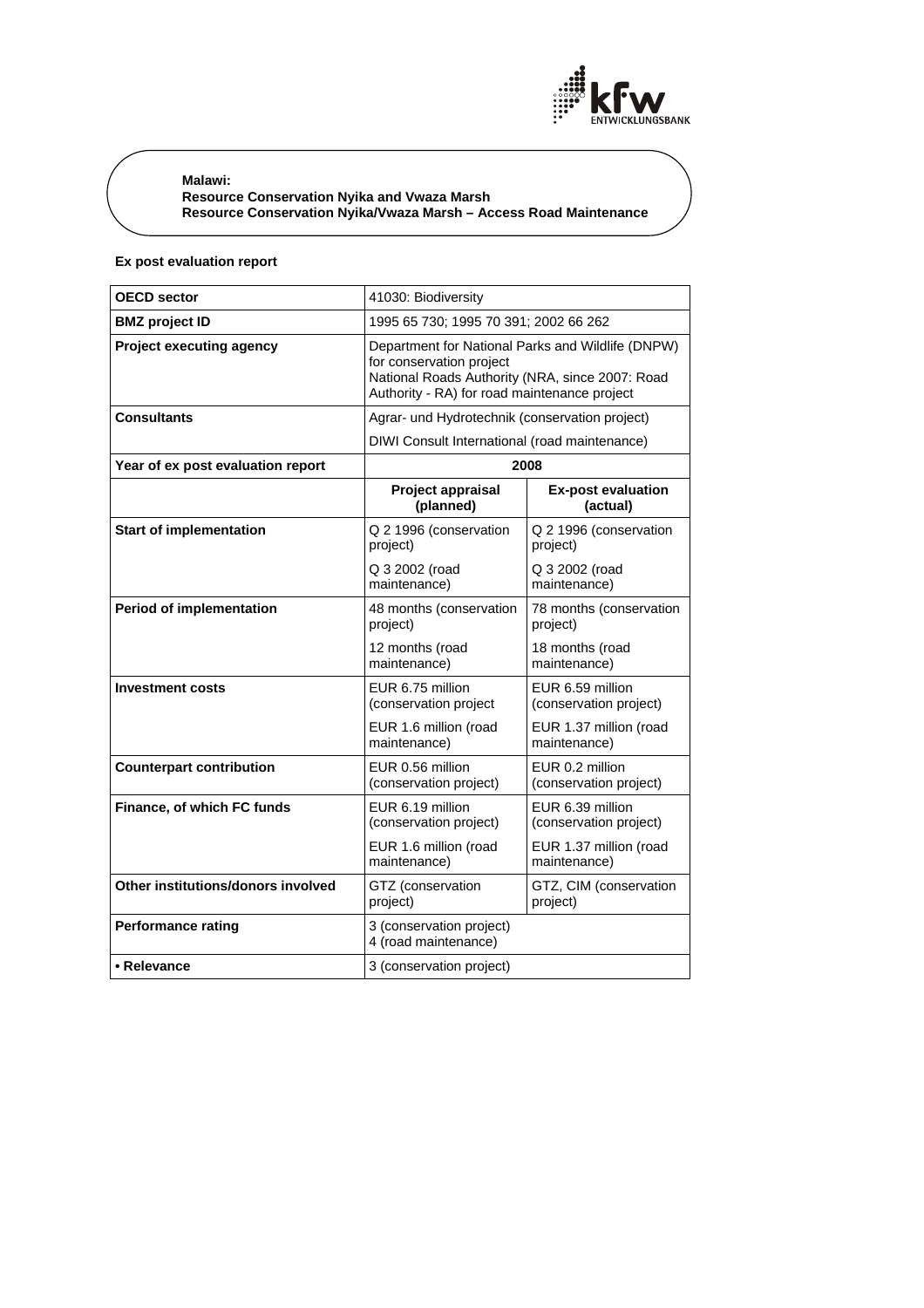|                                     | 3 (road maintenance)                             |
|-------------------------------------|--------------------------------------------------|
| • Effectiveness                     | 3 (conservation project)<br>4 (road maintenance) |
| • Efficiency                        | 4 (conservation project)<br>4 (road maintenance) |
| • Overarching developmental impacts | 4 (conservation project)<br>4 (road maintenance) |
| • Sustainability                    | 3 (conservation project)<br>4 (road maintenance) |

## **Brief Description, Overall Objective and Project Objectives with Indicators**

The objective of the conservation project carried out in cooperation with GTZ was to contribute to the sustainable protection of the neighbouring nature reserves, Nyika National Park and Vwaza Marsh Wildlife Reserve, and improve the conditions of life of the local population. The overall objective was to create a sustainable protected habitat for flora and fauna biodiversity. The indicators for project objective achievement were: (i) self-financing reserve administration, (ii) contributions to the border zone population from park income, also with a view to raising their standard of living and (iii) maintenance of the infrastructure built.

The objective of the project "Conservation of Nyika/Vwaza Marsh - Maintenance of Access Road" was to improve resource conservation management in Nyika/Vwaza by ensuring better access to the two nature reserves.

## **Project Design/Major Deviations from Original Planning and Main Causes**

The design of the resource conservation project provided for the following measures: (i) development and rehabilitation of infrastructure, such as road repair in the parks, tourist amenities, personnel, park administration and park warden buildings, water supply systems for park administration as well as game fences; (ii) provision of the nature reserve administration with vehicles, office and fieldwork equipment; (iii) advisory services in building supervision, focusing on strengthening nature reserve management and in drafting resource use guidelines and programmes; (iv) a border zone fund directed by the GTZ component to install and rehabilitate school and teachers' buildings and construct shallow and deep wells to improve water supply to the local population. The road maintenance project was concerned with the periodical maintenance and rehabilitation of the two access roads with a total length of 133 km. In hindsight, the design and results chains of the projects with the three pillars (i) strengthening nature park administration, (ii) border zone development and (iii) improvement of access to infrastructure are still appropriate and conform with current state-of-the-art knowledge.

The executing agency of the conservation project was the Department for National Parks and Wildlife (DNPW) attached to the Ministry for Tourism, Culture and Wildlife. The project executing agency for the road maintenance project was the National Roads Authority.

The participation of the target group in border zone management was institutionalised in Malawi for the first time with the attendant legislation. The anticipated income from the touristic use of the park and the resultant effects on park management and the local population were heavily overestimated at project start. Besides difficulties with access infrastructure, this lower income was also due to persistent poacher activities curbing the park's animal population. Poaching had already considerably depleted the animal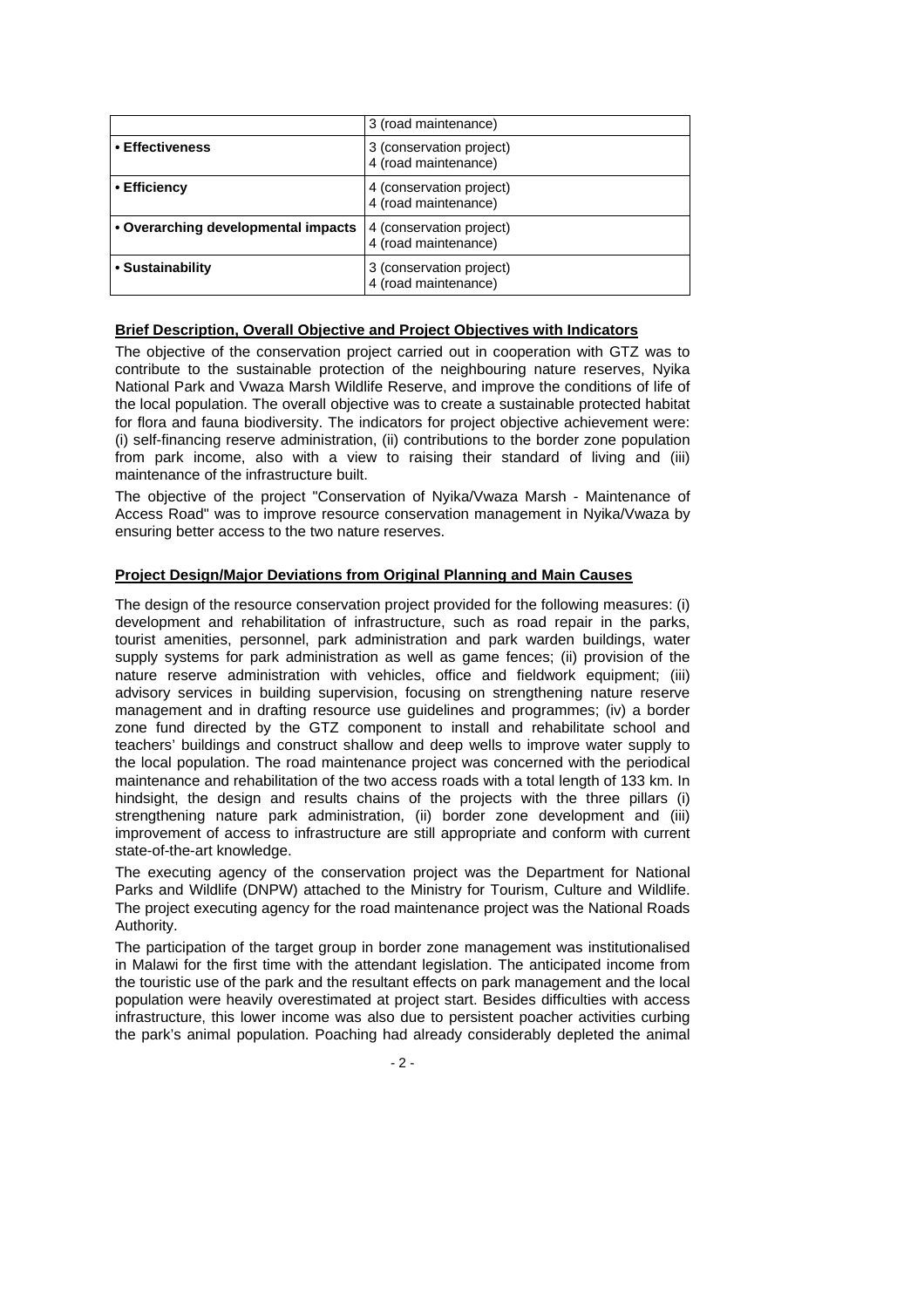populations of the park at project start so that the original plan for commercial hunting, for example, was no longer feasible for reasons of wildlife biology. Other contributory factors to unsatisfactory income were the inefficient management of the tourist facilities by a private entrepreneur as seen by the park administration and general deficits in the executing agency's implementation of economic measures.

Current finance for park management is insufficient for adequate operation. The revenue earned till now has only been enough to cover about 2/3 of usual expenditure, so that funds for the necessary replacements of equipment and the adequate mobility of park personnel are frequently unavailable. The maintenance of the structural infrastructure installed is, in contrast, largely assured.

### **Key Results of Impact Analysis and Performance Rating**

The programme has stabilised biodiversity, halted the drastic decline in wildlife and initiated a slight recovery in the numbers of various species. Relations between the park administration and the local residents have improved considerably and made some contributions to raising their standard of living. The road maintenance project, however, was only able to make a provisional improvement to the poor access to the reserve as the project executing agency could not ensure maintenance after project completion. The much shorter access road to the park (6 km), in contrast, is passable all year round. Altogether, the project objectives have only been met in part.

Of relevance for a macroeconomic assessment of the measures are the benefit of protected flora and fauna and the net benefit of tourism. Based on the results available, the reserves can be expected to have made an important contribution to nature conservation in Malawi.

The programme makes a direct contribution to environmental protection and resource conservation. No adverse environmental impacts are expected. It has strengthened the rural population's rights and competencies in planning and investment and supported decentralisation. Improved law enforcement has reinforced governance, eased tensions between the surrounding population and local authorities and, with that, raised acceptance for the parks in general. The large majority of the local population can be classified as poor. The direct beneficial socio-economic effects of the projects on the local population have fallen short of initial expectations. However, the programme has improved cooperation between the park administration and local population, albeit in small measure, and raised the legal income and productive potential of the poor by permitting certain kinds of resource use in the parks. It has laid the legal foundation for target group participation in border zone management and institutionalised the related rights of women. It afforded scope for contributing to gender equality.

In summary, we assess developmental efficacy as follows:

Relevance: The sustainable improvement of the tourism sector to lessen heavy dependence on tobacco cropping is one of the Malawian Government's declared development-policy objectives. This is even more relevant than before project start. Besides Lake Malawi, special priority is attached to the touristic development of the existing national parks and game reserves. By setting up an exemplary park administration and in particular by involving the local population in reserve management for the first time in Malawi, the programme made an important contribution to improving national legislation and nature reserve management in general. Cross-border cooperation with neighbouring Zambia was initiated and then formally established under a Malawian-Zambian memorandum of understanding after project completion, placing nature conservation cooperation between the two countries on a new footing. The programme conforms with the development-policy goals and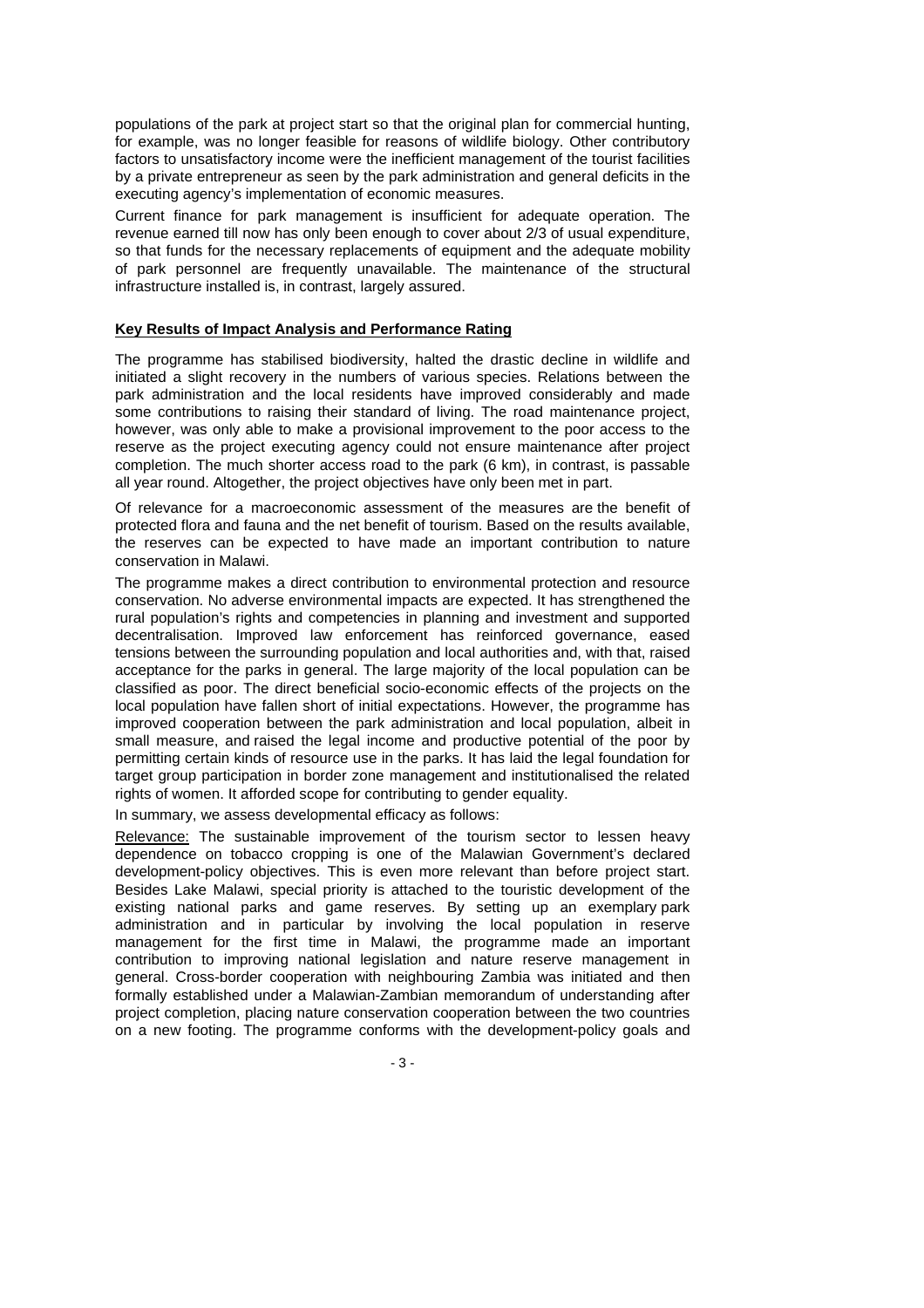guidelines of BMZ on conserving and promoting biodiversity (MDG 7) as well as poverty reduction (MDG 1). The green sector is no longer a priority in the BMZ country strategy for Malawi today, however. The three pillars of the projects (i) strengthening nature reserve administration, (ii) border zone development and (iii) improved infrastructure access also conform with state-of-the-art knowledge in terms of results chain and design. The different competencies (roads component: National Road Authority; border zone development in cooperation with GTZ: Ministry of District and Municipal Administration and regional authorities; nature reserve management: DNPW) called for a large coordination input, which was not always delivered, particularly in the initial phase of the programme, and this impaired synergies and resulted in some inefficient fund allocation. Border zone development carried out by the relevant TC project is inadequate measured against today's benchmark (approx. 5% of FC funds). The programme was conceptually well assimilated into the existing donor setup. Assessment: conservation project rating 3; access road maintenance project rating 3)

Effectiveness: As to project objective achievement, our assessment is as follows. The programme has succeeded in stemming the dramatic decline in wildlife and bringing about a slight recovery in the numbers of various species of fauna. It has contributed to considerably improving relations between the park administration and local residents and their standard of living in some areas. The anticipated earnings from the touristic use of the park and the resultant effects on park management and the local population were, however, heavily overestimated. Besides difficulties with infrastructure (deteriorating road conditions, termination of air traffic between the provincial capital and the parks at project start), a particular contributory factor here was poaching that depleted the park's animal population. This had already brought about a large reduction in the animal populations of the park at project start so that the original plan for commercial hunting, for example, was no longer feasible for reasons of wildlife biology. Other reasons for unsatisfactory income were the inefficient management of the tourist facilities by a private entrepreneur as seen by the park and general deficits in the executing agency's implementation of economic measures. Current finance for park management is insufficient for adequate operation. For lack of sufficient revenue, the necessary replacements for equipment cannot be made and park personnel mobility is restricted. The revenue earned till now is only enough to cover about 2/3 of usual expenditure. Infrastructure, in contrast, is generally maintained. Altogether, the project objectives can be deemed to have been met in part only. Assessment: conservation project rating 3; access road maintenance project rating 4

Efficiency: The capacity shortcomings of the executing agency required a much larger budget for consultancy services as compared with project appraisal, as did the employment and the assignment of a CIM expert to strengthen it in nature reserve operations at the expense of the investment component. Delays, particularly in constructing the tourist lodge (about 4% of the budget for the nature reserve project), incurred higher costs. Due to the smaller numbers of tourists as a result of the deterioration in park access but also of past and current problems with the private operator of the tourist amenities, full advantage was not taken of income-earning opportunities. Moreover, the entrance fees (US\$ 1 to 5) for the parks are well below those in neighbouring countries, so that income from international day visitors in particular falls short of potential. A clear, allocative economic assessment cannot be made of the investments financed by the programme in schools and wells in the border zone. The measures did, however, bring about a definite improvement in relations between the park administration and the local population (e.g. regular consultative meetings and institutionalised participation of local residents, increased reporting of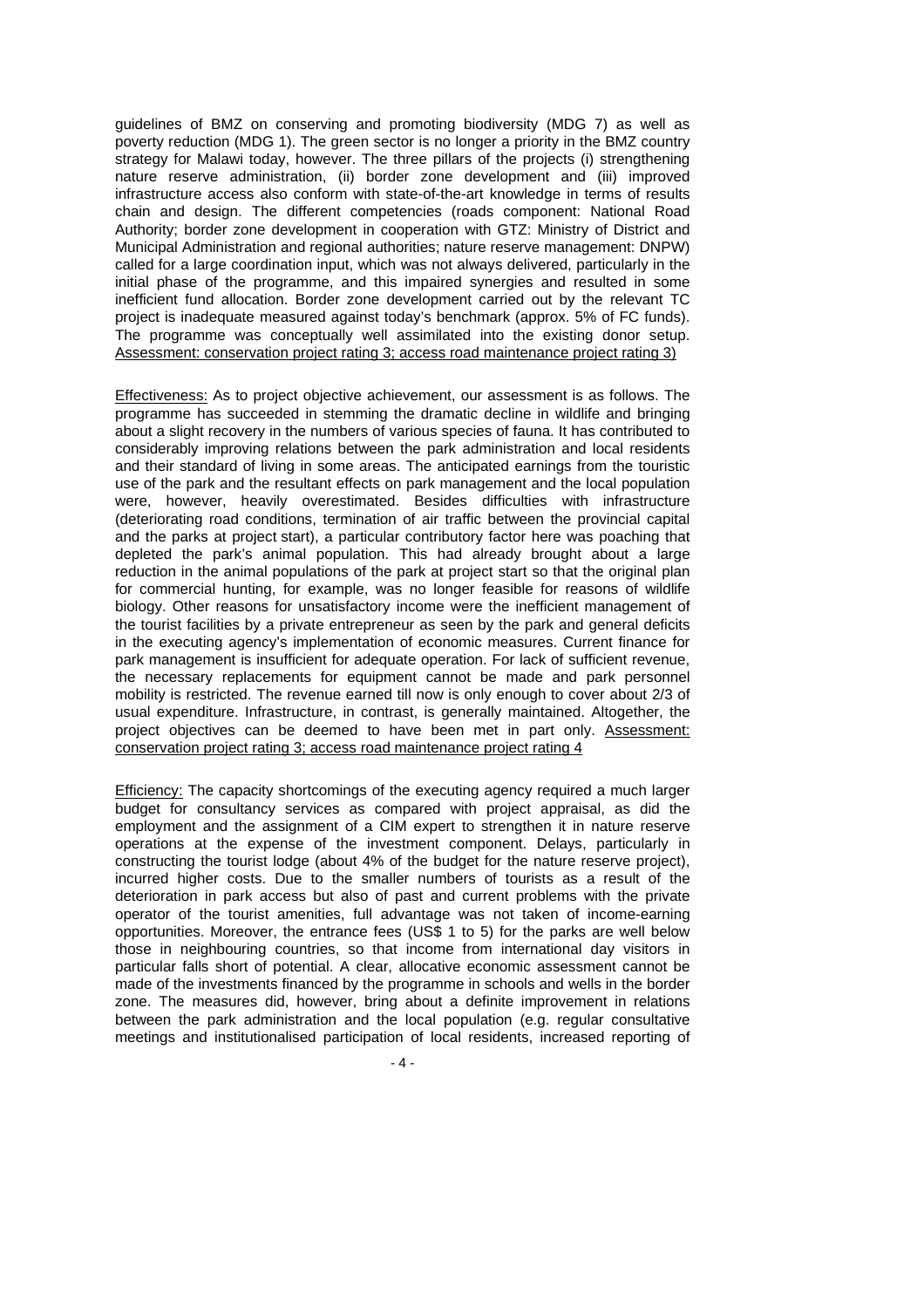poaching by the population, active dialogue on resource use in the parks) and have had their intended impacts in this respect. Unit costs per kilometre of road maintenance were considerably less than the estimates at programme appraisal. The extended roadways, however, require intensive maintenance by the Road Authority, which does not perform this task adequately at present. To reduce routine and periodical maintenance costs, particularly on the critical stretch inside the Nyika reserve, it would have been more expedient to upgrade the road further with higher unit costs. Assessment: conservation project rating 4; access road maintenance project rating 4

Overarching developmental impacts: The resource conservation project has contributed to creating a sustainable protected habitat for flora and fauna biodiversity. The wildlife populations have stabilised for the most part. The local resident population benefits from the installed infrastructure (schools and water systems) and - on a comparatively small scale - from park income as well as from the legal use of its resources. The FC contribution has had some beneficial capacity-building effects. The institutional and legal framework initiated by the project has improved Malawi's sectoral policy in resource conservation and laid a major foundation for the sustainable protection of national reserves. The parks' boundaries have not been altered, the income from the touristic use of the park has risen and relations between the park administration with the local residents have improved considerably. Although the local effects have fallen well short of expectations and have been impaired by the inadequate promotion of the target group and the inefficiency and doubtful sustainability of the German contribution, they are still remarkable under the prevailing general conditions. Without the project, these impacts would probably not have been achieved at all, to a far lesser extent or after a considerable delay. The road project, in contrast, improved the access to the NNP for a short time only and the anticipated effects were not achieved for the most part. Assessment: conservation project rating 4; access road maintenance project rating 4

Sustainability: The sustainability of the projects is beset with some risks, particularly the insufficient operating cost recovery due to the smaller numbers of tourists than expected. In the medium to long term, the park management will continue to depend on external funding despite past increases in allocations from the national budget of Malawi. Under the financial resources currently available, the present condition can be expected to continue at least for the short term (also evidenced by the stabilisation of wildlife populations even after project completion, the ongoing dialogue with Zambia, the recent legal provisions on local resident organisations). However, a clear increase in the wildlife populations, which would also benefit tourism development in Nyika appear improbable without external support. This is why the responsible administrations are making successful efforts to step up cooperation with private foundations (local organisations and the internationally highly regarded Peace Parks Foundation). Moreover, the World Bank and the Global Environment Facility are planning a programme to support the local population and parks in North Malawi. Based on current information, the sustainability of road maintenance is much less secure. The road is only accorded secondary priority by the responsible Road Authority and the local districts, with limited funds earmarked for other areas. Assessment: conservation project rating 3; access road maintenance project rating 4

Performance rating: Even though the local impacts of the national park project fell well short of expectations, and the inadequate promotion of the target group, the inefficiency and the sustainability risks detract from the results, they are nevertheless remarkable under the prevailing general conditions. Without the project, these impacts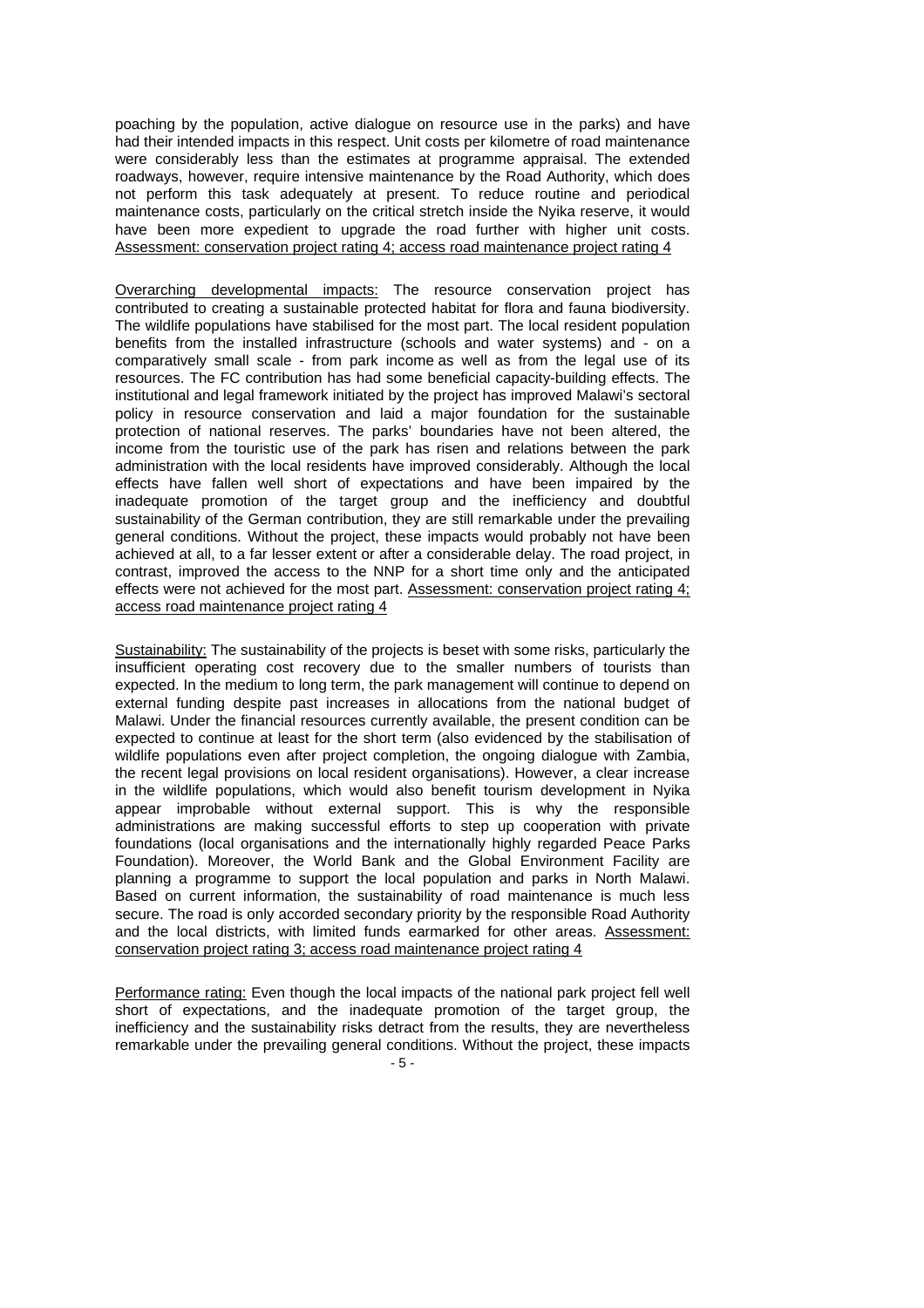would not have occurred at all, to a lesser extent or only after considerable delay. Altogether, the nature reserve project can rate as satisfactory. Largely due to its dubious sustainability, the developmental efficacy of the road maintenance project, in contrast, is rated as unsatisfactory. Overall assessment: conservation project rating 3; access road maintenance project rating 4

### **General conclusions**

Account should be taken of the frequent problem of follow-on costs in nature reserve projects already in project design (e.g. through cooperation with non-governmental organisations that could support long-term park management). The scope for earning own income is often overestimated in parks. State administrations are usually incapable of mobilising additional sources of income or putting available ones to effective use.

Nature reserve projects often only bring minor economic benefits for the local population. Project objectives, indicators and measures should therefore be specified in less ambitious and more realistic terms.

Different projects pursuing the same objective (here: resource conservation project and road maintenance) should also be linked institutionally and implemented, operated and maintained in coordination with each other.